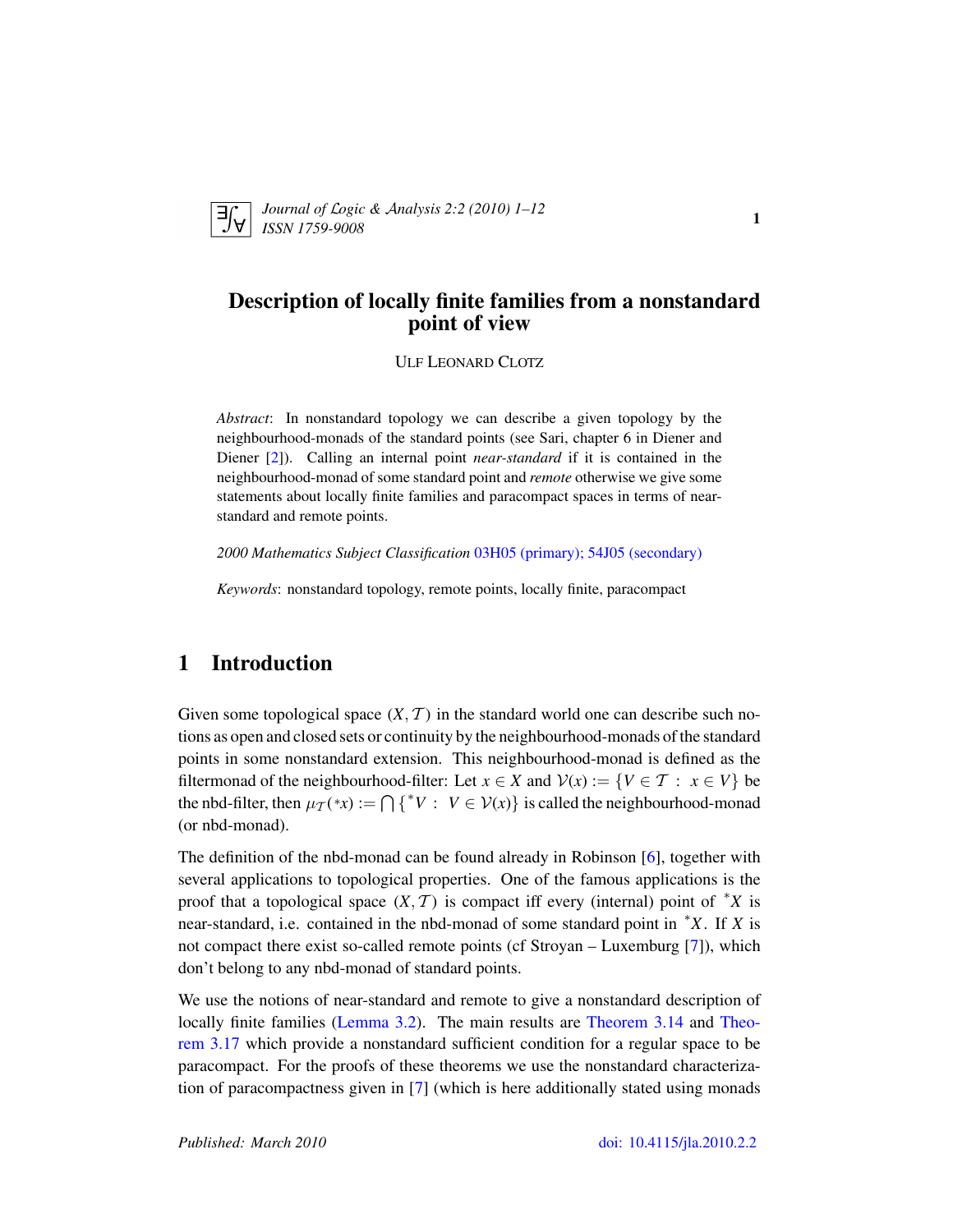instead of internal sets, cf [Lemma 3.13\)](#page-8-1) and the nonstandard characterization of local finiteness we gave before.

All results are part of the author's PhD-thesis [\[1\]](#page-10-1) written under the supervision of Professor Dr. Michael Reeken.

## 2 Preliminaries

We are working in the nonstandard set theory **HST** (see Kanovei and Reeken [\[4\]](#page-11-3), also for the usage of logical and mathematical symbols). So we have the class WF in the universe H which behaves like an ordinary ZFC-universe. For every well-founded *X* ∈ WF there is a unique standard set  $S = \{X \in \mathcal{S} \}$ . Using *Separation* we can extract the standard elements from every given set:  $\{x \in X : \text{st } x\} = X \cap \mathbb{S} =: \sigma X$ . A set X is *of standard size* if there exists a (possibly external) bijection *f* between *X* and the standard elements of a standard set  $S \in \mathbb{S}$ , i.e.  $f: X \to \sigma S$ . This is equivalent to the existence of a (possibly external) bijection  $f: X \to W \in W \mathbb{F}$  onto a well-founded set *W* .

For a better orientation in this multiple universe setting we will use roman letters  $(X, Y, x, y, \dots)$  for sets in WF and gothic letters  $(\mathfrak{A}, \mathfrak{V}, \mathfrak{x}, \dots)$  for internal sets and external sets with only internal elements.

In HST we can use *Saturation* in the following form: Every f.i.p.<sup>[1](#page-1-0)</sup> family  $\mathcal F$  of standard size which consists only of internal sets has nonempty intersection  $\bigcap \mathcal{F} \neq \emptyset$ .

Using this, we get one important tool in nonstandard arguing, which is as follows:

**Lemma 2.1** (Overspill) Given internal sets  $\mathfrak{X}$  and  $\mathfrak{Y}$ ) with  $\sigma \mathfrak{X} \subseteq \mathfrak{Y}$ , there exists a hyperfinite set 3 with  ${}_{\sigma} \mathfrak{X} \subseteq \mathfrak{Z} \subseteq \mathfrak{Y}$ .

A *monad* in our sense is the intersection of a standard-sized family of standard sets. Given a filter  $\mathcal F$  on some set  $X \in \mathbb {WF}$  it follows from *Saturation* that the intersection  $\bigcap \{ {}^*F : F \in \mathcal{F} \}$  is always a nonempty monad. We call this intersection the *filtermonad* of F .

Given a topological space  $(X, \mathcal{T}) \in \mathbb{WF}$ , let  $\mathcal{V}$  map any subset  $A \subseteq X$  to the set  $\mathcal{V}(A)$ of all open sets containing A. From this we get a map  $\gamma$ , which maps any internal

<span id="page-1-0"></span>*<sup>&</sup>lt;sup>1</sup>finite intersection property*, i.e. every finite subfamily  $\mathcal{F}' \subset \mathcal{F}$  of the original family  $\mathcal{F}$ has nonempty intersection  $\bigcap \mathcal{F}' \neq \emptyset$ .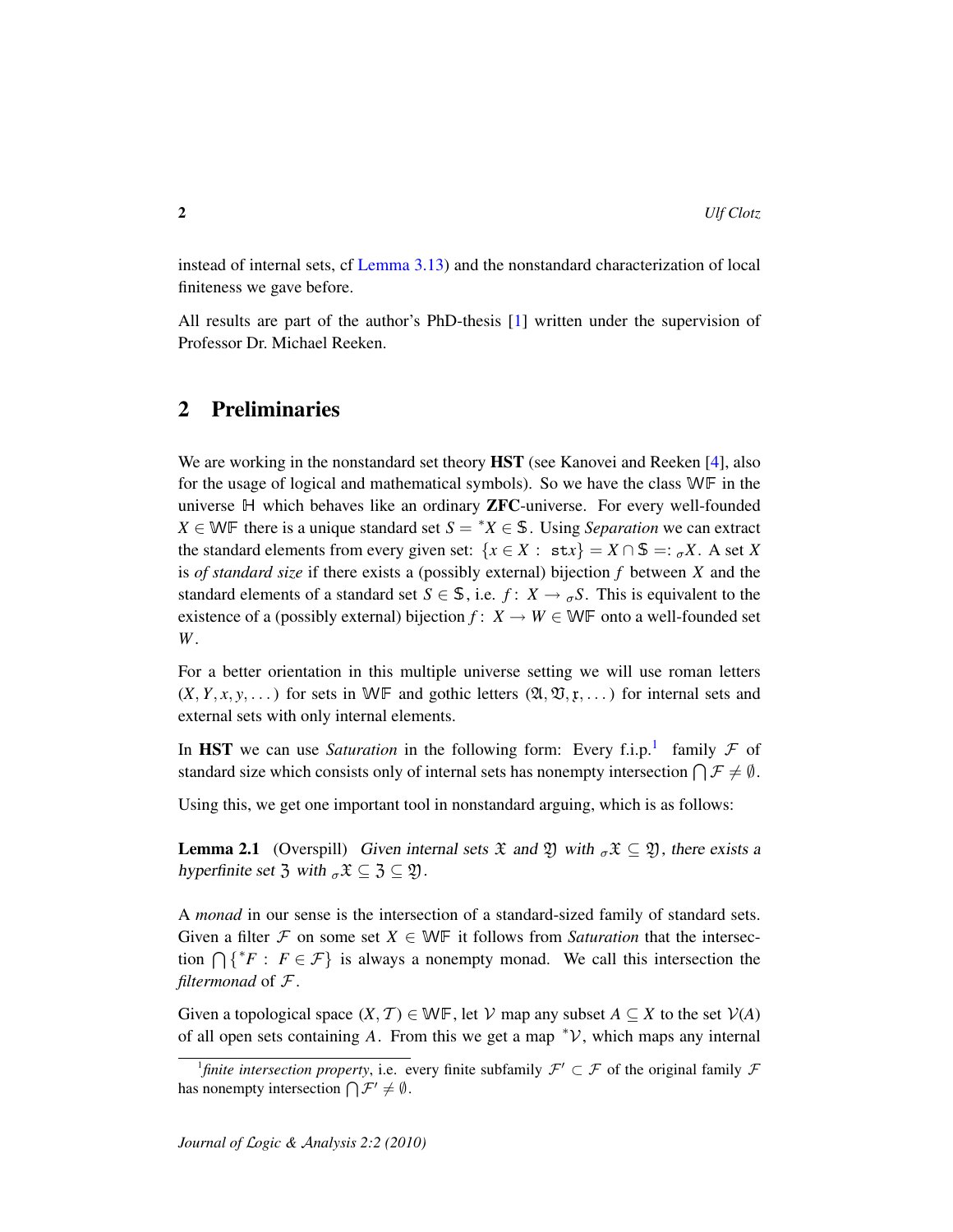subset  $\mathfrak{A} \subseteq {}^*X$  to the internal set  ${}^*V(\mathfrak{A})$  of all internal open sets containing  $\mathfrak{A}$ . For convenience we write  $V(x)$  when  $A = \{x\}$  is a singleton.

For any internal subset  $\mathfrak{A} \subseteq {}^*X$  the set  ${}^*V(\mathfrak{A})$  of all standard neighbourhoods of  $\mathfrak A$ defines a standard filter on  $*X$  which is the  $*$ -image of some filter  $F$  on  $X$ . We call the filtermonad of  $\mathcal F$  the *neighbourhood-monad* of  $\mathfrak A$  and denote it by  $\mu_{\mathcal T}(\mathfrak A)$ . Again we write  $\mu_{\mathcal{I}}(\mathfrak{x}) = \mu_{\mathcal{I}}(\{\mathfrak{x}\}).$ 

Using the notation given above we get the following well-known nonstandard description of open sets:

(1) 
$$
A \subseteq X
$$
 is open iff for every  $a \in A$  we have  $\mu_{\mathcal{I}}(*a) \subseteq {}^*A$ .

<span id="page-2-5"></span>In Sari [\[2,](#page-11-0) chapter 6] one can find the following equality for internal  $\mathfrak{A} \subseteq {}^*X$ :

<span id="page-2-4"></span>(2) 
$$
\mu_{\mathcal{T}}(\mathfrak{A}) = \bigcup_{\mathfrak{a} \in \mathfrak{A}} \mu_{\mathcal{T}}(\mathfrak{a})
$$

Using *Overspill* we get the following:

<span id="page-2-1"></span>**Lemma 2.2** For any internal subset  $\mathfrak{A} \subseteq {}^*X$  there is an internal neighbourhood  $\mathfrak{B}$ for which  $\mathfrak{A} \subseteq \mathfrak{V} \subseteq \mu_{\mathcal{T}}(\mathfrak{A})$  holds.

If  $\overline{A}$  denotes the topological closure of  $A \subseteq {}^*X$  we get by \**-Transfer* 

(3) 
$$
\overline{\mathfrak{A}} = \left\{ \mathfrak{x} \in {^*X} : \ \forall^{\text{int}} \mathfrak{V} \in {^*V(\mathfrak{x})}(\mathfrak{V} \cap \mathfrak{A} \neq \emptyset) \right\}
$$

<span id="page-2-2"></span>for internal A. For later application we take this equality as a definition for the topological closure of external sets (such as monads). For  $A \subseteq X$  we have the condition

(4) 
$$
x \in \overline{A} \text{ iff } \mu_{\mathcal{T}}(*x) \cap {}^*A \neq \emptyset.
$$

If we take a look at the neighbourhood-monad  $\mu_{\mathcal{T}}(\mathfrak{A})$  of an internal subset  $\mathfrak{A} \subseteq {}^*X$ we get the following result:

<span id="page-2-3"></span>**Lemma 2.3** For internal  $\mathfrak{A} \subseteq {}^*X$  we have

<span id="page-2-0"></span>
$$
\overline{\mu_{\mathcal{T}}(\mathfrak{A})} = \overline{\mu}_{\mathcal{T}}(\mathfrak{A}) := \bigcap \left\{ \overline{\mathfrak{V}} : \mathfrak{V} \in \sigma^* \mathcal{V}(\mathfrak{A}) \right\}.
$$

**Proof** For any  $\mathfrak{V} \in {}_{\sigma}^{*}\mathcal{V}(\mathfrak{A})$  we have  $\mu_{\mathcal{T}}(\mathfrak{A}) \subseteq \mathfrak{V}$ , so  $\overline{\mu_{\mathcal{T}}(\mathfrak{A})} \subseteq \overline{\mathfrak{V}}$  and  $\overline{\mu_{\mathcal{T}}(\mathfrak{A})} \subseteq \overline{\mu}_{\mathcal{T}}(\mathfrak{A})$ follows.

For  $\mathfrak{x} \notin \overline{\mu_{\mathcal{T}}(\mathfrak{A})}$ , there exists an internal neighbourhood  $\mathfrak{V}$  with  $\mathfrak{V} \cap \mu_{\mathcal{T}}(\mathfrak{A}) = \emptyset$ . But then there exists standard  $\mathfrak{W} \in {}_{\sigma}^{*}\mathcal{V}(\mathfrak{A})$  with  $\mathfrak{V} \cap \mathfrak{W} = \emptyset$ , so  $\mathfrak{x} \notin \overline{\mathfrak{W}} \supseteq \overline{\mu}_{\mathcal{T}}(\mathfrak{A})$ .  $\Box$ 

*Journal of* L*ogic &* A*nalysis 2:2 (2010)*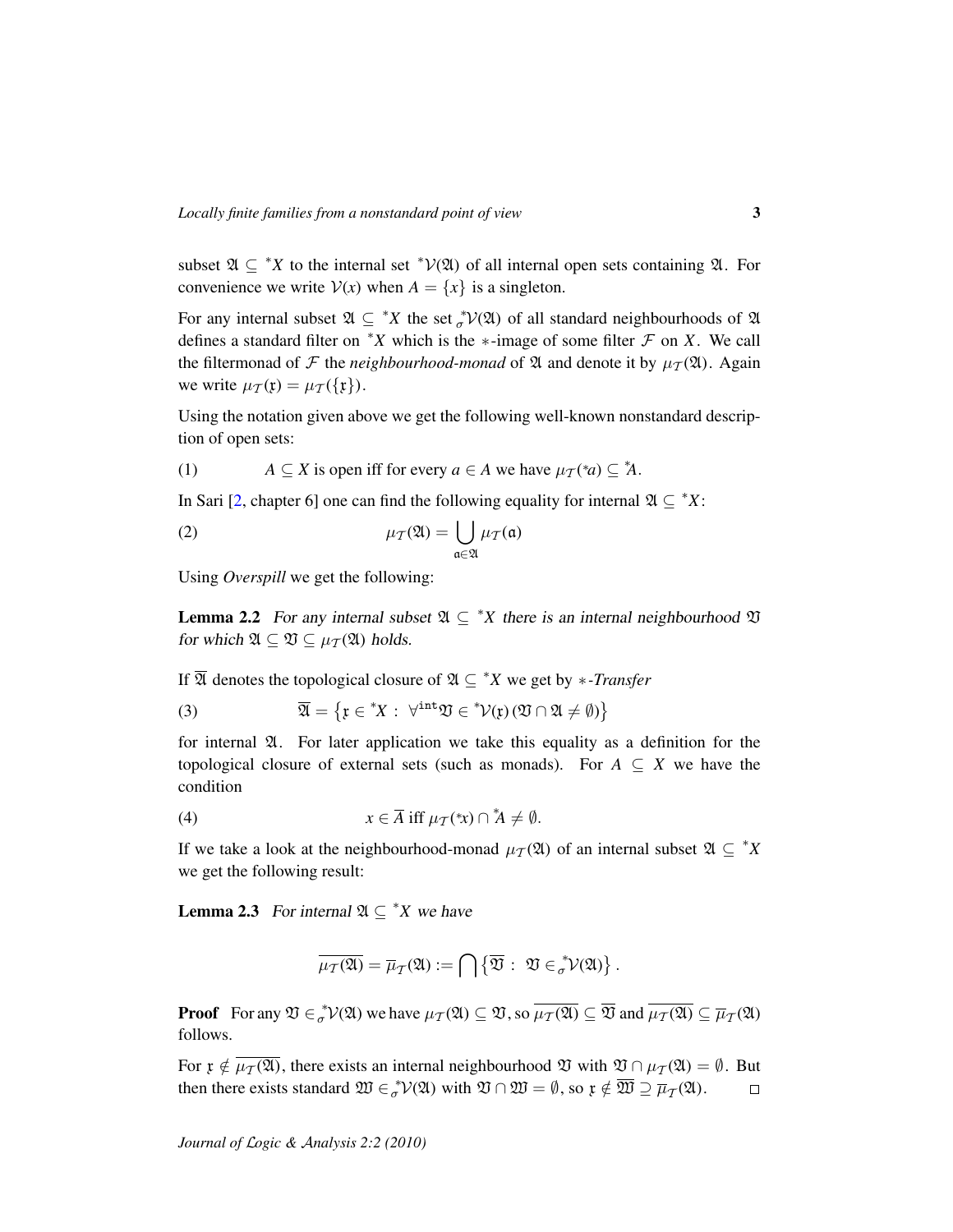$\Box$ 

Now we can generalize [\(4\)](#page-2-0):

<span id="page-3-0"></span>**Lemma 2.4** For  $x \in {}^*X$  and internal  $\mathfrak{A} \subseteq {}^*X$  we have

$$
\mathfrak{x} \in \overline{\mu}_\mathcal{T}(\mathfrak{A}) \iff \mu_\mathcal{T}(\mathfrak{x}) \cap \mu_\mathcal{T}(\mathfrak{A}) \neq \emptyset.
$$

**Proof** First, let  $\mathfrak{x} \in \overline{\mu}_{\mathcal{T}}(\mathfrak{A})$  and  $\mathfrak{V} \subset \mu_{\mathcal{T}}(\mathfrak{x})$  be a neighbourhood of  $\mathfrak{x}$ , which exists by [Lemma 2.2.](#page-2-1) By [\(3\)](#page-2-2) and [Lemma 2.3](#page-2-3) we have  $\mathfrak{V} \cap \mu_{\mathcal{T}}(\mathfrak{A}) \neq \emptyset$ , so  $\mu_{\mathcal{T}}(\mathfrak{x}) \cap \mu_{\mathcal{T}}(\mathfrak{A}) \neq \emptyset$ .

Now, let  $\mathfrak{x} \notin \overline{\mu}_{\mathcal{I}}(\mathfrak{A})$ , so there exists a standard open  $^*V \in {}_{\sigma}^*V(\mathfrak{A})$  with  $\mathfrak{x} \notin {}^*\overline{V}$ . Then  $\mu_{\mathcal{T}}(\mathfrak{A}) \subseteq {}^*V$  and  $\mu_{\mathcal{T}}(\mathfrak{x}) \subseteq {}^*X \setminus {}^*\overline{V}$ , and it follows  $\mu_{\mathcal{T}}(\mathfrak{x}) \cap \mu_{\mathcal{T}}(\mathfrak{A}) = \emptyset$ .  $\Box$ 

From [\(2\)](#page-2-4) we get:

**Lemma 2.5** For internal  $\mathfrak{A} \subseteq {}^*X$  we have  $\overline{\mu}_T(\mathfrak{A}) = \bigcup_{\mathfrak{a} \in \mathfrak{A}} \overline{\mu}_T(\mathfrak{a})$ .

**Proof** For  $\mathfrak{x} \in \overline{\mu}_{\mathcal{I}}(\mathfrak{A})$  there exists by [\(2\)](#page-2-4) and [Lemma 2.4](#page-3-0) some  $\mathfrak{a}_0 \in \mathfrak{A}$  with  $\mu_{\mathcal{I}}(\mathfrak{x}) \cap$  $\mu_{\mathcal{T}}(\mathfrak{a}_0) \neq \emptyset$ . Applying [Lemma 2.4](#page-3-0) again gives  $\mathfrak{x} \in \overline{\mu}_{\mathcal{T}}(\mathfrak{a}_0) \subseteq \overline{\mu}_{\mathcal{T}}(\mathfrak{A})$ .

The remaining subset-relation is obvious.

As we can see in  $(1)$  and  $(4)$ , the neighbourhood-monads of the standard points play a crucial role in nonstandard topology, so we will denote the elements of these monads by a special name:

**Definition 2.6** We call  $\mathfrak{x} \in {}^*X$  *near-standard* iff there exists  $x \in X$  with  $\mathfrak{x} \in \mu_T({}^*x)$ and *remote* otherwise.  $\text{ns}(\text{*}X) := \bigcup_{x \in X} \mu_T(\text{*}x)$  denotes the (external) subset of all near-standard points and  $\text{rmt}(*X) := *X \setminus \text{ns}(*X)$  the subset of all remote points.

Let us illustrate these notions:

**Example 2.7** (1) Let T be the ordinary metric topology on  $\mathbb{R}$ . Then

$$
\mu_{\mathcal{T}}(*x) = \{ \mathfrak{x} \in {}^*\mathbb{R} : \ \mathfrak{x} \approx {}^*x \} = \{ \mathfrak{x} : \ \forall n \in \mathbb{N} \ (|\mathfrak{x} - {}^*x| < 1/n) \}
$$

so  $\text{ns}(\sqrt[k]{\mathbb{R}}) = {\mathbb{R}} : \exists n \in \mathbb{N} \left( |x| < n \right) \}$  and  $\text{rmt}(\sqrt[k]{\mathbb{R}}) = {\mathbb{R}} : \forall n \in \mathbb{N} \left( |x| > n \right).$ 

(2) More general, if  $\Gamma$  is a family of pseudometrics then the monads of the topology generated by  $\Gamma$  are

$$
\mu_{\Gamma}(*x) = \{ \mathfrak{x} : \forall \rho \in \Gamma \, \forall n \in \mathbb{N} \, (\rho(\mathfrak{x}, *x) < 1/n) \}.
$$

*Journal of* L*ogic &* A*nalysis 2:2 (2010)*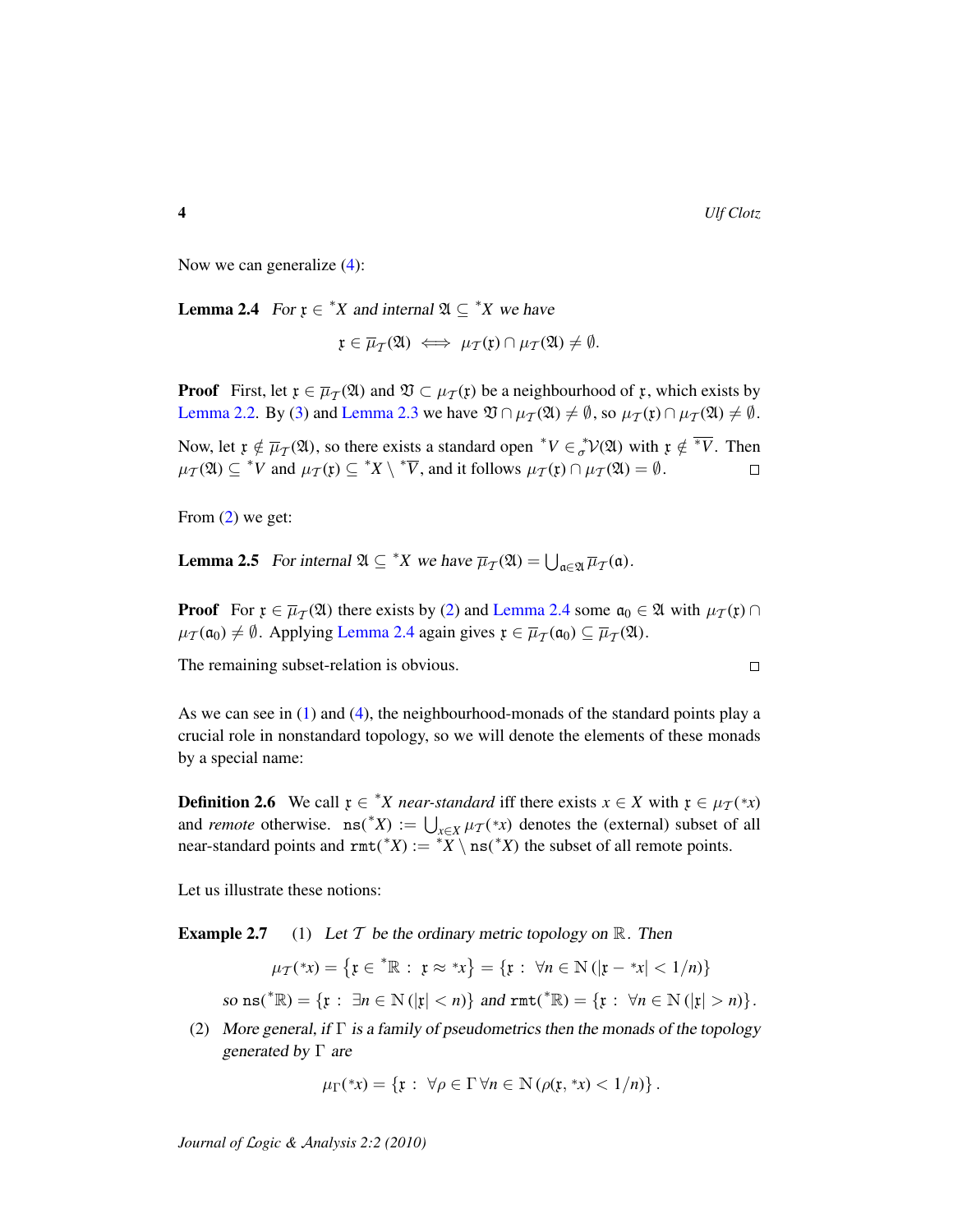(3) Now let S be generated by  $T \cup \{ \mathbb{Q} \}$  with T as above. Then  $\mu_S(*x) = \mu_T(*x)$ if  $x \in \mathbb{R} \setminus \mathbb{Q}$  and  $\mu_{\mathcal{S}}(*x) = \mu_{\mathcal{T}}(*x) \cap {}^*\mathbb{Q}$  if  $x \in \mathbb{Q}$ . For  $\mathfrak{n} \in {}^*\mathbb{N} \setminus \mathbb{N}$  we have  $\mu x \in \mathbb{R} \setminus \mathbb{Q}$  and  $\mu_S(\mathbb{R}) = \mu_T(\mathbb{R}) + \mathbb{Q}$  if  $x \in \mathbb{Q}$ . For  $0 \in \mathbb{R} \setminus \mathbb{N}$  we have  $1/n \in \mu_S(0)$ , but  $\sqrt{2}/\mathfrak{n} \notin \mu_S(0)$  and therefore  $\sqrt{2}/\mathfrak{n}$  is a remote point (for S).

Now we give three of the separation axioms in terms of nonstandard topology:

<span id="page-4-0"></span>**Definition 2.8** We call a topological space  $(X, \mathcal{T})$ *separated* iff for all  $x \neq y \in X$  we have  $\mu_{\mathcal{I}}(*x) \cap \mu_{\mathcal{I}}(*y) = \emptyset$ , *regular* iff  $\mu_{\mathcal{T}}(*x) \cap \mu_{\mathcal{T}}(\mathfrak{y}) \neq \emptyset$  implies  $\mathfrak{y} \in \mu_{\mathcal{T}}(*x)$  for arbitrary  $x \in X$  and  $\mathfrak{y} \in {^*X}$ and *normal* iff  $\mu_{\mathcal{I}}({^*A}) \cap \mu_{\mathcal{I}}({^*B}) \neq \emptyset$  implies  $\overline{A} \cap \overline{B} \neq \emptyset$  for all  $A, B \subseteq X$ .

One connection between separated and regular spaces is as follows:

<span id="page-4-1"></span>**Lemma 2.9** A separated space  $(X, \mathcal{T})$  is regular iff for every remote point  $\mathfrak{x} \in \text{rmt}({}^*X)$ we have  $\mu_{\mathcal{T}}(\mathfrak{x}) \subseteq \text{rmt}({}^*X)$ .

**Proof** First, let *X* be regular and  $\mathfrak{x} \in \text{rmt}(*X)$ . Then  $\mu_{\mathcal{T}}(\mathfrak{x}) \cap \mu_{\mathcal{T}}(*x) = \emptyset$  for every  $x \in X$  because otherwise  $x \in \mu_{\mathcal{T}}(*x)$  by [Definition 2.8,](#page-4-0) but this contradicts our assumption.

In order to prove sufficiency of the stated condition let  $x \in X$ ,  $y \in {^*X}$  with  $\mu_{\mathcal{I}}(y) \cap$  $\mu_{\mathcal{T}}(*x) \neq \emptyset$ . So  $\eta$  cannot be remote and therefore  $\eta \in \mu_{\mathcal{T}}(*y)$  for some  $y \in X$ . Then we have  $\mu_{\mathcal{T}}(*y) \cap \mu_{\mathcal{T}}(*x) \neq \emptyset$  and  $x = y$  by *X* being separated.  $\Box$ 

<span id="page-4-2"></span>**Example 2.10** Let S be as in [Example 2.7](#page-0-0) (3). It is  $\sqrt{2}/n \in \text{rmts}(\sqrt[k]{\mathbb{R}})$  but for every **Example 2.10** Let S be as in Example 2.7 (3). It is  $\sqrt{2}/\pi \in \text{Im}(S(\mathbb{R}))$  but for every<br>  $V \in S$  with  $\sqrt{2}/\pi \in {}^*V$  it follows from  $\sqrt{2}/\pi \in {}^* \mathbb{R} \setminus {}^* \mathbb{Q}$  that  $V \in T$ , so  $0 \in V$  and finally  $0 \in \mu_S(\sqrt{2}/\mathfrak{n}) \not\subset \text{rmf}_S({^*}\mathbb{R})$ . Thus,  $(\mathbb{R}, \mathcal{S})$  is not regular.

If  $(X, \mathcal{T})$  is regular, we can conclude from the above lemma together with [\(2\)](#page-2-4) that for every internal subset  $\mathfrak{H} \subseteq \text{rmt}({}^*X)$  we have  $\mu_{\mathcal{I}}(\mathfrak{H}) \subseteq \text{rmt}({}^*X)$ . Applying [Lemma 2.4](#page-3-0) we even get  $\overline{\mu}_{\mathcal{I}}(\mathfrak{H}) \subseteq \text{rmt}({*X})$ . This result is not only true for internal subsets of  $rmt(*X)$ , but holds also for monads  $\mathbf{m} \subseteq rmt(*X)$ , as the next lemma shows.

<span id="page-4-3"></span>**Lemma 2.11** Let  $(X, \mathcal{T})$  be regular and  $\mathbf{m} \subseteq \text{rmt}(*X)$  a monad. Then we have  $\overline{\mu}_{\mathcal{T}}(\mathbf{m}) \subseteq \mathtt{rmt}({}^*\hspace{-0.05cm}X).$ 

**Proof** For *X* being regular, we have  $\overline{\mu}_{\mathcal{I}}(*x) = \mu_{\mathcal{I}}(*x)$  for every  $x \in X$ , so from  $\mathbf{m} \subseteq \text{rmt}(*X)$  we know  $\overline{\mu}_T(*x) \cap \mathbf{m} = \emptyset$  and there is a neighbourhood  $V_x \subseteq X$  of x with  ${}^*\overline{V}_x \cap \mathbf{m} = \emptyset$ . So for  $U_x := X \setminus \overline{V}_x$  it follows  $\overline{\mu}_{\mathcal{I}}(\mathbf{m}) \subseteq {}^*\overline{U}_x$  and  $\mu_{\mathcal{I}}({}^*\!x) \cap {}^*\overline{U}_x = \emptyset$ , from which we conclude  $\overline{\mu}_{\mathcal{I}}(\mathbf{m}) \cap \text{ns}({}^*X) = \emptyset$ .  $\Box$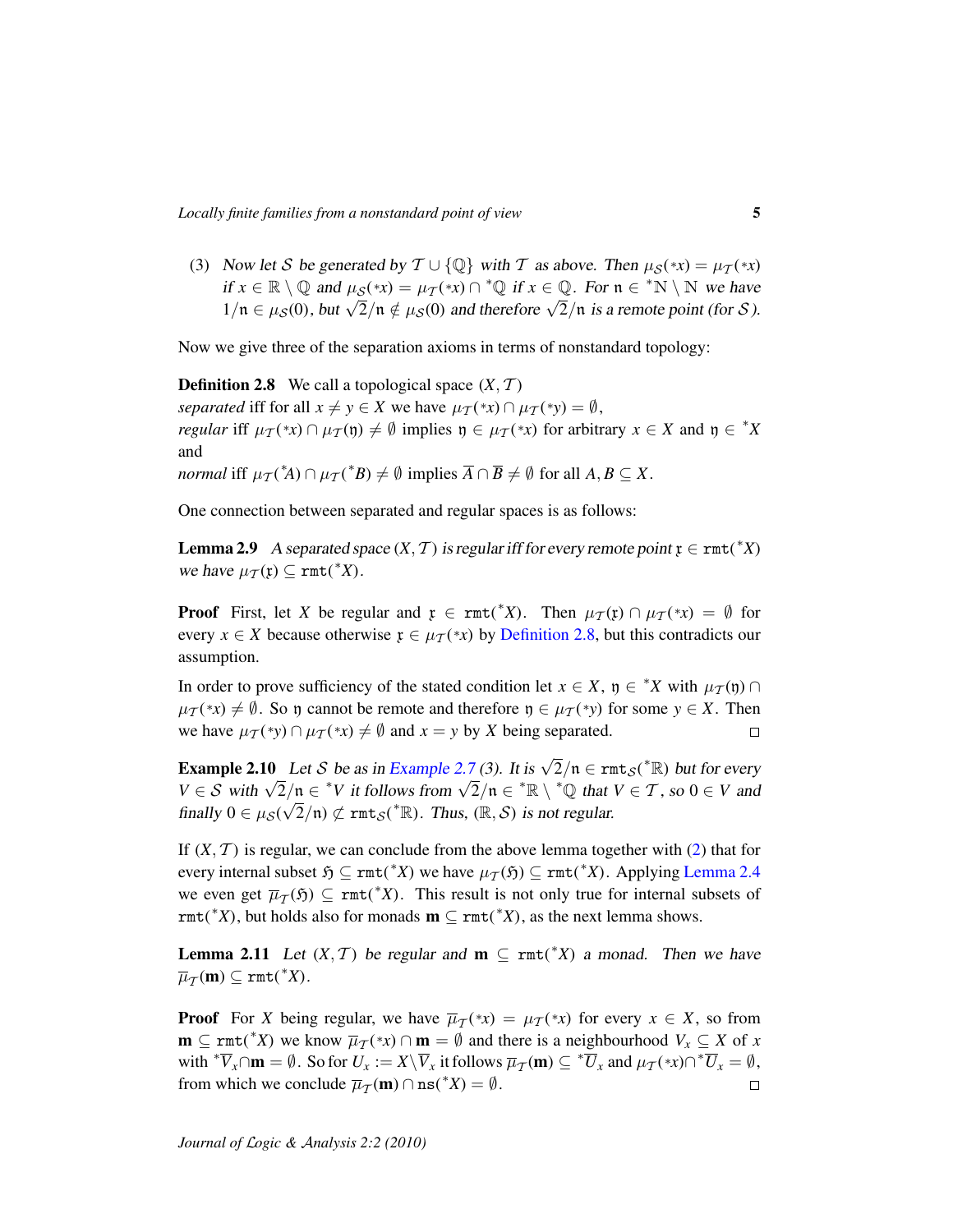#### 3 Local finiteness

#### 3.1 A nonstandard description of locally finite families

Recall the usual definition of local finiteness:

**Definition 3.1** A family  $\{M_i : i \in I\}$  of subsets of a topological space  $(X, \mathcal{T})$  is called *locally finite*, if for every  $x \in X$  there exists some neighbourhood  $V_x$  such that  $V_x \cap M_i \neq \emptyset$  for only finitely many  $i \in I$ .

For a locally finite family  $\{M_i : i \in I\}$  we look at its  $*$ -image  $^*\{M_i : i \in I\}$  which is of the form  $\{ {}^*M(i) : i \in {}^*I \}^2$  $\{ {}^*M(i) : i \in {}^*I \}^2$  with the standard map  ${}^*M : {}^*I \to {}^*{\mathscr{P}}(X)$  having the property  $^*M(*i) = ^*(M_i)$  for every  $i \in I$ .

Now we can give a nonstandard characterization of local finiteness:

<span id="page-5-0"></span>**Lemma 3.2** A family  $\{M_i : i \in I\} \subseteq \mathcal{P}(X)$  of subsets of a topological space  $(X, \mathcal{T})$  is locally finite iff for every near-standard point  $\mathfrak{x} \in \text{ns}({}^*X)$  of  ${}^*X$  the set  $\{i \in {}^*I : \; \mathfrak{x} \in {}^*M(i)\} \subseteq {}^*_{\sigma}I$  contains only standard elements.

**Proof** First, let  $\{M_i : i \in I\}$  be locally finite and  $\mathfrak{x} \in \text{ns}(\mathbb{R}^*X)$  some near-standard point, say  $\mathfrak{x} \in \mu_{\mathcal{T}}(*x) \subset V_x$  with  $\{i \in I : V_x \cap M_i \neq \emptyset\}$  finite. So we have

$$
\{i \in {}^*I : \ \mathfrak{x} \in {}^*M(i)\} \subseteq \{i \in {}^*I : \ {^*V_x \cap }^*M(i) \neq \emptyset\} = {}^*\{i \in I : \ V_x \cap M_i \neq \emptyset\}.
$$

Now this last set is standard and finite and contains therefore only standard elements.

For the reverse implication we assume  $\{M_i : i \in I\}$  to be not locally finite, i.e. there is  $x_0 \in X$  such that for every neighbourhood  $U_{x_0}$  the set  $\{i \in I : U_{x_0} \cap M_i \neq \emptyset\}$ contains infinitely many elements. In order to show the existence of a near-standard point  $\mathfrak{x} \in \text{ns}(\lq X)$  with  $\{\mathfrak{i} \in \lq Y : \mathfrak{x} \in \lq M(\mathfrak{i})\} \nsubseteq_{\sigma}^* I$  we define the internal sets

$$
\mathfrak{F}_{U,i} := \big\{ (\mathfrak{x}, \mathfrak{i}) \in {}^*(U \times I \setminus \{i\}) : \ \mathfrak{x} \in {}^*M(\mathfrak{i}) \big\}
$$

for  $U \in V(x_0)$  and  $i \in I$ . Since the f.i.p.-family  $\{\mathfrak{F}_{U,i} : U \in V(x_0) \land i \in I\}$  is of standard size we can apply *Saturation* and get

$$
\emptyset \neq \bigcap \left\{ \mathfrak{F}_{U,i} : U,i \right\} = \left\{ (\mathfrak{x},\mathfrak{i}) : \ \mathfrak{x} \in \mu_{\mathcal{T}}({}^*\!x_0) \wedge \mathfrak{i} \in {}^*\!I \setminus_{\sigma} {}^*\!I \wedge \mathfrak{x} \in {}^*\!M(\mathfrak{i}) \right\}.
$$

Any element in this nonempty intersection now is a near-standard point with the desired property, so the proof is complete.  $\Box$ 

<span id="page-5-1"></span><sup>&</sup>lt;sup>2</sup>We will use the notation  ${}^*{U_i}$ :  $i \in I$ } = { ${}^*U(i)$ :  $i \in {}^*I$ } for any family  $(U_i)_{i \in I}$ throughout this article.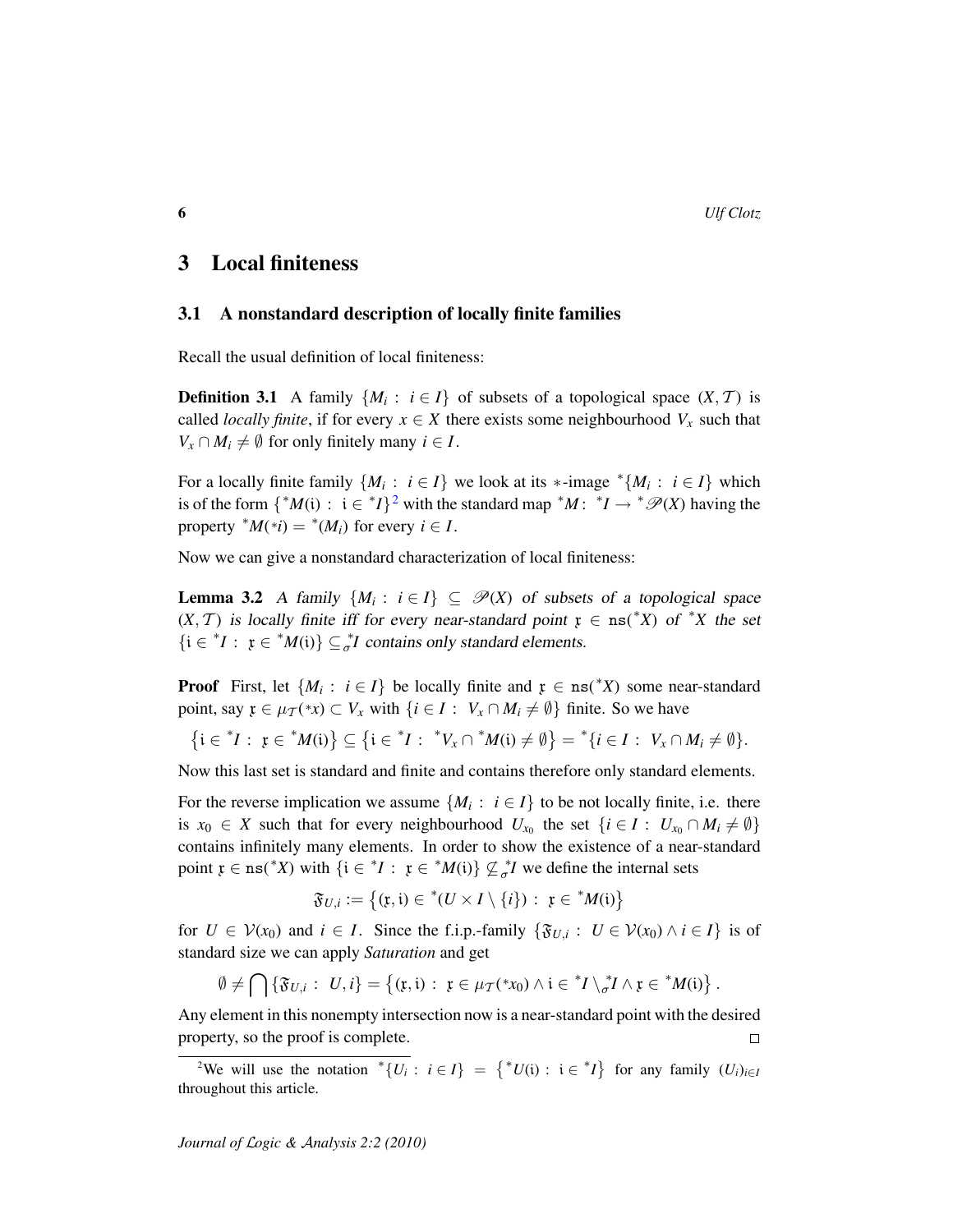**Example 3.3** Let  $(X, d)$  be a metric space and  $x_0 \in X$  some fixed point. The family  $(U_n)_{n \in \mathbb{N}}$  for  $U_n := \{x \in X : d(x, x_0) > n\}$  is locally finite:

Let  $\mathfrak{x} \in \text{ns}_d({}^*X)$  be arbitrary, say  $\mathfrak{x} \in \mu_d({}^*\mathfrak{y}) = {\mathfrak{y} \in {}^*X : {}^*d(\mathfrak{y}, {}^*\mathfrak{y}) \approx 0}$  and let  $\mathfrak{n} \in$ \*N such that  $\mathfrak{x} \in {}^*U(\mathfrak{n})$ . Then  $\mathfrak{n} < {}^*d(\mathfrak{x}, {}^*\mathfrak{x}_0) \leq {}^*d(\mathfrak{x}, {}^*\mathfrak{y}) + {}^*d({}^*\mathfrak{y}, {}^*\mathfrak{x}_0) \approx {}^*({d}(\mathfrak{y}, x_0)),$ so  $n \in \mathbb{N}$ , i.e. standard.

**Example 3.4** Let  $\ell_1$  be the space of absolutely summable sequences of real numbers. Then we can identify the space  $\ell_{\infty}$  of bounded sequences as its (topological) dual. On  $\ell_{\infty}$  we can define T as the usual topology induced by  $||(x_n)_n||_{\infty} = \sup\{|x_n| : n \in \mathbb{N}\}\$ and  $S$  as the weak-\*-topology. Both topologies are compatible with the linear structure and it suffices to concentrate on the monad of 0.

 $\mu_{\mathcal{I}}(0) = \{ \mathfrak{h} \in {}^*\ell_{\infty} : ||\mathfrak{h}||_{\infty} \approx 0 \}$  and  $\mu_{\mathcal{S}}(0) = \{ \mathfrak{h} : \forall x \in \ell_1 (\mathfrak{h}({}^*\!x) \approx 0) \}^3$  $\mu_{\mathcal{S}}(0) = \{ \mathfrak{h} : \forall x \in \ell_1 (\mathfrak{h}({}^*\!x) \approx 0) \}^3$ . Now let  $\mathfrak{h} \in \mu_{\mathcal{I}}(0)$  and  $0 \neq x \in \ell_1$  be arbitrary. Taking  $\ell_{\infty}$  as the dual of  $\ell_1$  it follows that  $\mathfrak{h}(*x) = ||*x||_{\infty} \cdot \mathfrak{h}(*x/||*x||_{\infty}) \approx 0$ , so  $\mathfrak{h} \in \mu_{\mathcal{S}}(0)$ . Now let  $\mathfrak{N} \in {}^*\mathbb{N} \setminus \mathbb{N}$  and  $\mathfrak{g} := (\delta_{\mathfrak{M}})_{\mathfrak{k} \in \mathfrak{k} \setminus \mathbb{N}} \in \mathfrak{k} \mathfrak{\ell}_{\infty}$  i.e.  $\mathfrak{g}_{\mathfrak{k}} = 0$  for  $\mathfrak{k} \neq \mathfrak{N}$  and  $\mathfrak{g}_{\mathfrak{N}} = 1$ . For  $x = (x_n)_n \in \ell_1$ we get  $g(*x) = *x(\mathfrak{N}) \approx 0$  (because  $x_n \to 0$  for  $n \to \infty$ ), so  $g \in \mu_S(0)$ . But  $\mathfrak{g} \notin \mu_{\mathcal{I}}(0)$ , because  $||\mathfrak{g}||_{\infty} = 1$  and for S is separated and coarser than T we get that  $\mathfrak{g} \in \text{rmt}_{\mathcal{T}}({}^*\ell_{\infty})$ . In particular, it follows that  $\mu_{\mathcal{T}}(0) \subsetneqq \mu_{\mathcal{S}}(0)$ .

Now let  $M_n := \{f \in \ell_\infty : f_n = 1 \land \forall k < n (f_k = 0)\}\.$  The family  $(M_n)_{n \in \mathbb{N}}$  is locally finite for T but not for S: Let  $\mathfrak{h} \in \text{ns}_\mathcal{T}({}^*\ell_\infty)$ , say  $\mathfrak{h} \in \mu_\mathcal{T}({}^*\!f)$  and let  $\mathfrak{h} \in {}^*M(\mathfrak{n})$  for  $m \in {}^*N$ . Assume that  $m \notin N$ , then  ${}^*f({\mathfrak k}) \approx 0$  for all  ${\mathfrak k} \in N$ , so  $f = 0$  in contrary to  ${}^*f(n)$  ≈  $\mathfrak{h}_n = 1$ . So n has to be standard and  $(M_n)_n$  is locally finite for T. Now, let g be as above, then  $g \in \text{ns}_{\mathcal{S}}({}^{\ast}\ell_{\infty})$  and  $g \in {}^{\ast}M(\mathfrak{N})$  for  $\mathfrak{N} \in {}^{\ast}N \setminus N$ , so  $(M_n)_n$  is not locally finite for  $S$ .

Inspection of the proof of [Lemma 3.2](#page-5-0) indeed gives the next result.

<span id="page-6-1"></span>**Corollary 3.5** A family  $\{M_i : i \in I\} \subseteq \mathcal{P}(X)$  of subsets of a topological space  $(X, \mathcal{T})$  is locally finite iff for every  $x \in X$  there is a neighbourhood  $V_x \subseteq X$  with  ${}^*V_x \cap \left(\bigcup_{\mathfrak{i}\in {}^*I\setminus {}^*_I} {}^*M(\mathfrak{i})\right) = \emptyset.$ 

#### 3.2 Application of the nonstandard characterization

We apply the above characterization of local finiteness on two well-known facts.

<span id="page-6-0"></span><sup>3</sup> cf Example 10.1.31 in Stroyan – Luxemburg [\[7\]](#page-11-2)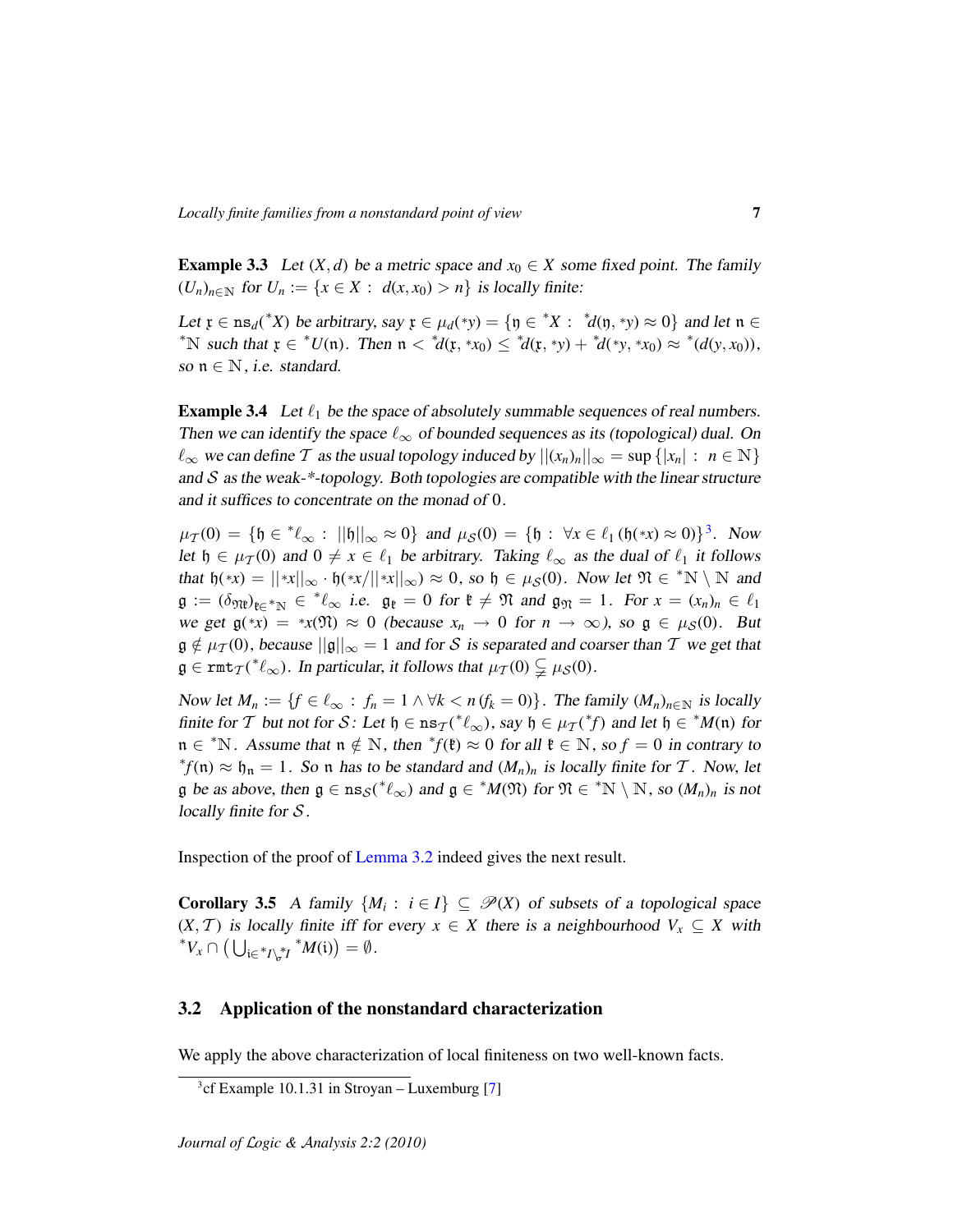<span id="page-7-1"></span>**Lemma 3.6** If  $\{M_i : i \in I\}$  is locally finite, then so is the family  $\{\overline{M}_i : i \in I\}$ .

**Proof** Let  $\mathfrak{x} \in \text{ns}(\mathfrak{x}^*)$  be an arbitrary near-standard point, say  $\mathfrak{x} \in \mu_{\mathcal{T}}(\mathfrak{x}_{\mathcal{X}_0})$  for  $x_0 \in X$ , and  $i \in {}^*I$  such that  $\mathfrak{x} \in {}^*\overline{M}(i)$ . By *Overspill* there is an internal neighbourhood  $\mathfrak{V}$ of x with  $\mathfrak{V} \subseteq \mu_{\mathcal{I}}(*x_0)$ . From  $\mathfrak{V} \cap {}^*M(i) \neq \emptyset$  (see formula [\(3\)](#page-2-2)) it follows that  $\mu_{\mathcal{I}}(*x_0) \cap {}^*M(i) \neq \emptyset$  which leads to  $i \in {}^*_{\sigma}I$  by [Lemma 3.2.](#page-5-0)  $\Box$ 

<span id="page-7-2"></span>**Lemma 3.7** For a locally finite family  $\{A_i : i \in I\}$  of closed subsets  $A_i \subseteq X$  of a topological space  $(X, \mathcal{T})$  the union  $\bigcup \{A_i : i \in J\}$  is closed in *X*, where  $J \subseteq I$  is any subset of *I*.

**Proof** Let  $\{A_i : i \in I\}$  and *J* be as in the lemma and  $x_0 \in X$  an arbitrary point with  $\mu_{\mathcal{I}}(*x_0) \cap$ <sup>\*</sup> $(\bigcup \{A_i : i \in J\}) \neq \emptyset$ . Because of the equality

\*( $\bigcup \{A_i : i \in J\}$ ) =  $\bigcup \{A(i) : i \in J\}$ 

there is some  $j \in {}^*J$  with  $\mu_{\mathcal{I}}({}^*\!x_0) \cap {}^*\!A(j) \neq \emptyset$ . Since the family  $\{A_i : i \in I\}$  is locally finite it follows that  $j \in \sigma^* J$  has to be standard, say  $j = *j_0$  for some  $j_0 \in J$ , and so we get *x* ∈ *A*(*j*<sub>0</sub>) ⊆  $\bigcup$  {*A<sub>i</sub>* : *i* ∈ *J*} from [\(4\)](#page-2-0).  $\Box$ 

To apply these results about locally finite families, we now turn to paracompact spaces. First, we recall the traditional definition in standard terms, which can be found as first definition in Chapter 6.4 of Munkres [\[5\]](#page-11-4). After this, we give the nonstandard formulation of paracompactness, which can be found in Stroyan–Luxemburg [\[7\]](#page-11-2). After two short proofs of well-known (standard) properties of paracompact spaces we turn to a reformulation of the definition which talks about monads instead of internal sets. This is done in order to give an easy proof of [Lemma 3.15](#page-9-0) and [Lemma 3.16,](#page-9-1) respectively.

**Definition 3.8** (cf [\[5,](#page-11-4) Definition in Ch. 6.4]) A separated space  $(X, \mathcal{T})$  is *paracompact*, if each open covering of *X* has an locally finite open refinement, that covers *X*.

<span id="page-7-0"></span>**Theorem 3.9** (cf [\[7,](#page-11-2) Theorem 8.3.16]) A separated space  $(X, \mathcal{T})$  is paracompact iff for every internal subset  $\mathfrak{K} \subseteq \text{rmt}({*X})$  there exists an open locally finite covering  $(U_i)_{i \in I}$  of *X* with  $\mathfrak{K} \cap \left(\bigcup_{i \in I} \mathfrak{S}_i\right)$  $^*(U_i)\big) = \emptyset.$ 

An easy consequence of [Theorem 3.9](#page-7-0) and [Lemma 2.9](#page-4-1) is the following:

Lemma 3.10 Every paracompact space is regular.

*Journal of* L*ogic &* A*nalysis 2:2 (2010)*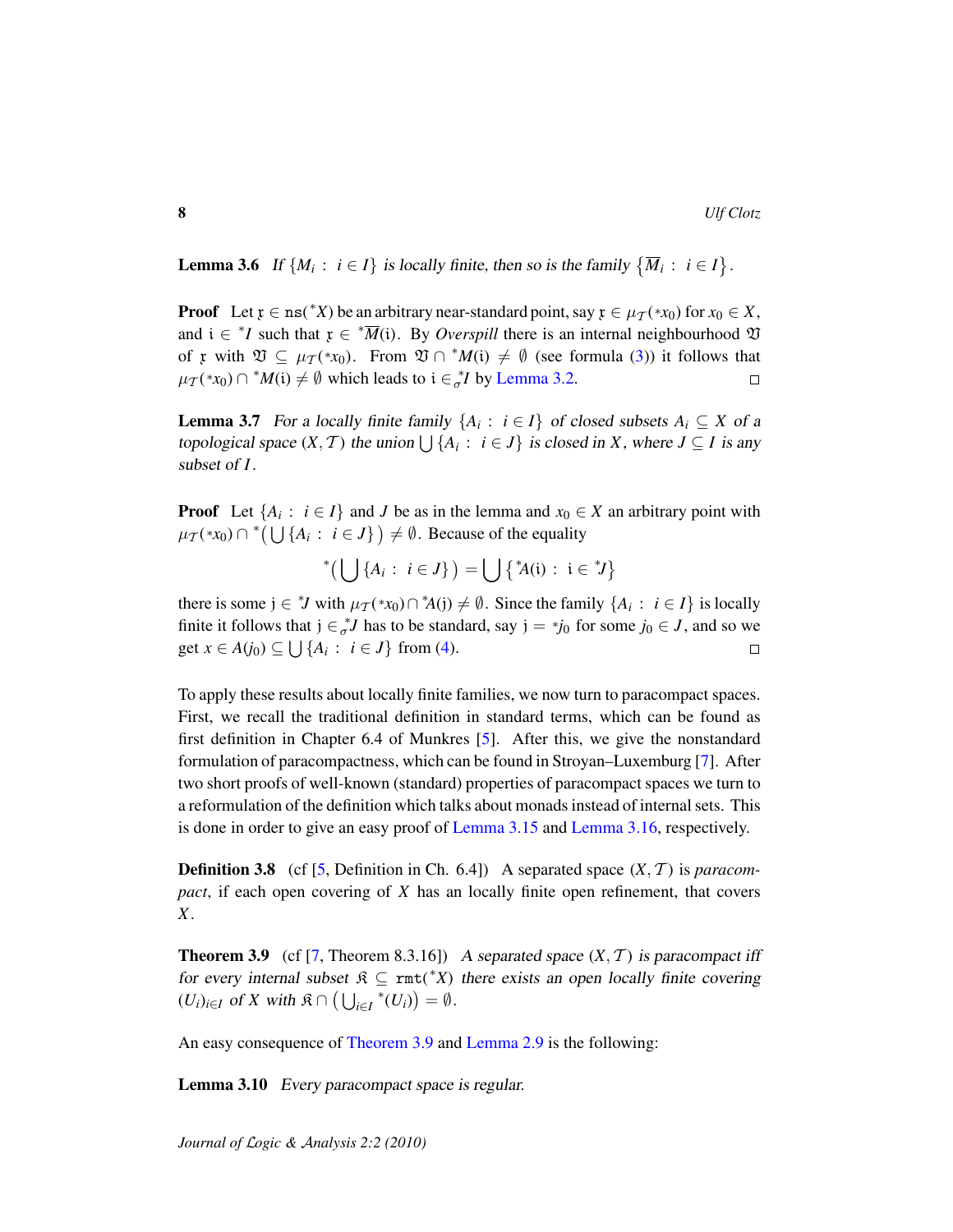- **Example 3.11** (1)  $(\mathbb{R}, \mathcal{T})$  with  $\mathcal{T}$  as in [Example 2.7](#page-0-0) (1) is paracompact: For any monad  $m \subset \text{rmt}_{\mathcal{T}}({}^*\mathbb{R})$  we can take the following open locally finite covering  $(U_n)_{n \in \mathbb{N}_0}$ :  $U_0 := \{x \in \mathbb{R} : |x| < 1\}$  and  $U_n := \{x \in \mathbb{R} : n - 1 < |x| < n + 1\}$ for *n*  $\geq$  1. From [Example 2.7](#page-0-0) (1) it follows that <sup>\*</sup>( $U_n$ ) ∩ **m** =  $\emptyset$  and that  $\mathfrak{n} \in \mathbb{N}$ if  $\mathfrak{x} \in {}^*U(\mathfrak{n})$  for  $\mathfrak{x} \in \texttt{rmt}_{\mathcal{T}}({}^*\mathbb{R})$ .
- (2) Let S be as in [Example 2.7](#page-0-0) (3), then  $(\mathbb{R}, \mathcal{S})$  is not paracompact, since it is not regular (cf [Example 2.10\)](#page-4-2).

Another well-known fact about paracompact spaces is as follows:

**Lemma 3.12** Let  $(X, \mathcal{T})$  be paracompact and  $A \subseteq X$  closed. Then  $(A, \mathcal{T}|_A)$  is paracompact as well.

**Proof** Let  $\mathfrak{H} \subseteq \text{rmt}^*(A)$  be any internal subset. Since  $\text{rmt}^*(A) = \text{rmt}^*(X) \cap A^*$  there exists an open locally finite covering  $(U_i)_{i \in I}$  of *X* with  $^*(U_i) \cap \mathfrak{H} = \emptyset$  for all  $i \in I$ . Let  $V_i := U_i \cap A$ , then  $(V_i)_{i \in I}$  is a  $T|_A$ -open covering of A with  $^*(V_i) \cap \mathfrak{H} = \emptyset$  for all  $i \in I$ . For  $i \in {}^*I \setminus {}^*_{\sigma}I$  we have  ${}^*V(i) = {}^*U(i) \cap {}^*A \subseteq \text{rmt}({}^*X) \cap {}^*A = \text{rmt}({}^*A)$  by [Lemma 3.2,](#page-5-0) so  $(V_i)_{i \in I}$  is locally finite again by [Lemma 3.2.](#page-5-0)  $\Box$ 

A characterization of paracompactness in terms of monads instead of internal sets is given by the next lemma.

<span id="page-8-1"></span>**Lemma 3.13** A separated space  $(X, \mathcal{T})$  is paracompact if and only if for every monad  $\mathbf{m} \subseteq \text{rmt}(*X)$  there exists an open, locally finite covering  $(U_i)_{i \in I}$  of X with  $*(U_i) \cap \mathbf{m} =$  $\emptyset$  for all  $i \in I$ .

The above statement is an immediate consequence of the following stronger result.

<span id="page-8-0"></span>**Theorem 3.14** Let  $(X, \mathcal{T})$  be a topological space and P one of the properties being arbitrary, being open, being closed. Then the following are equivalent:

- (1) For every internal subset  $\mathfrak{H} \subseteq \text{rmt}({}^*X)$  there exists a locally finite covering  $(A_i)_{i \in I}$  of *X* with  $\mathfrak{H} \cap {^*}(A_i) = \emptyset$  for all  $i \in I$  and  $A_i \subseteq X$  being subsets with property P.
- (2) For every monad  $\mathbf{m} \subseteq \text{rmt}({}^*X)$  there exists a locally finite covering  $(A_i)_{i \in I}$  of *X* with **m**  $\cap$  <sup>\*</sup>( $A_i$ ) =  $\emptyset$  for all  $i \in I$  and  $A_i \subseteq X$  being subsets with property P.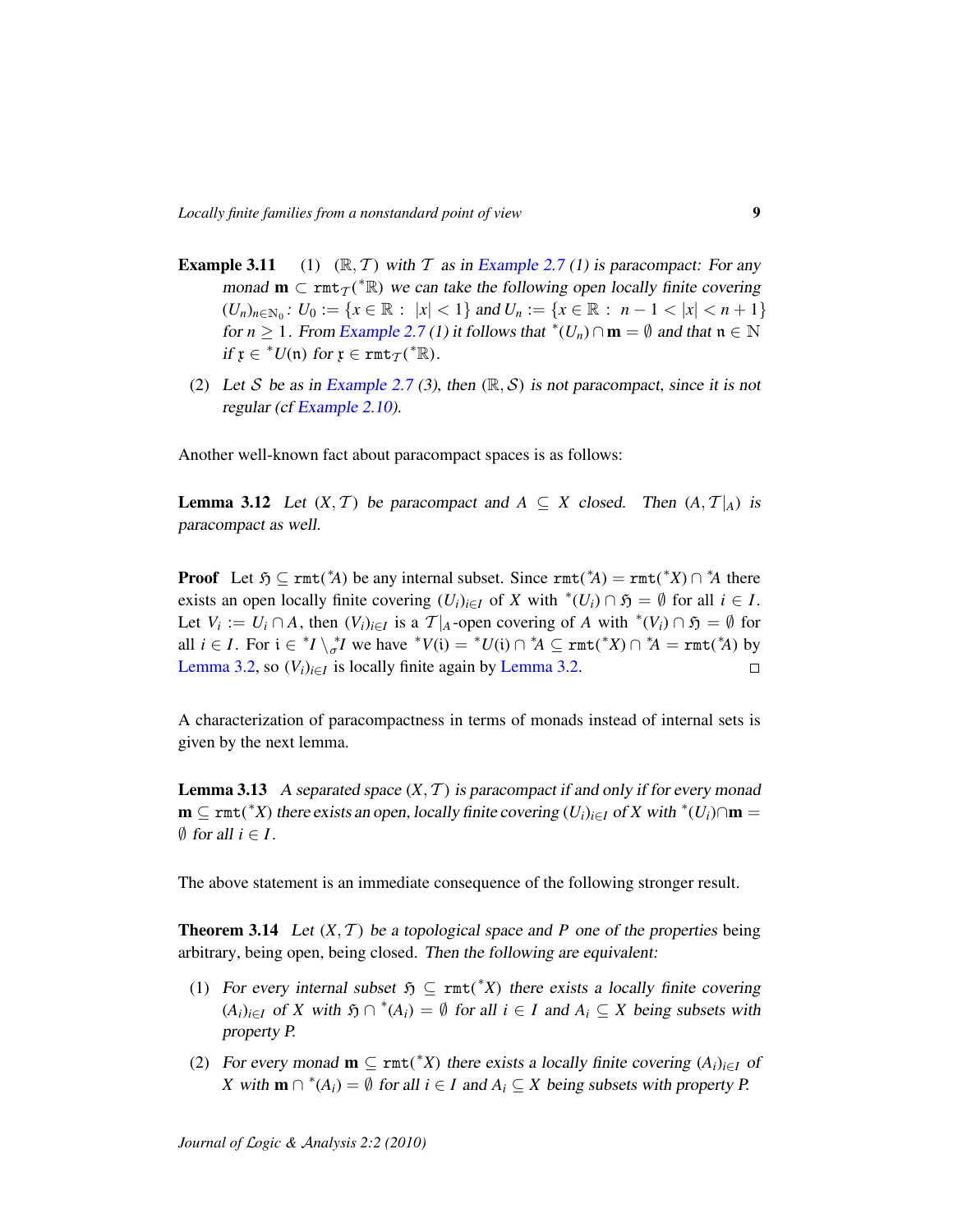**Proof** First we show (*ii*)  $\Rightarrow$  (*i*). Given  $\mathfrak{H} \subseteq \text{rmt}(*X)$  internal we have  $\delta(\mathfrak{H}) \subseteq$  $rmt({}^*X)$  for the discrete monad  $\delta(\mathfrak{H}) := \bigcap \{ {}^*M : M \subseteq X \wedge \mathfrak{H} \subseteq {}^*M \}$  (eg, see chapter 8 in Stroyan–Luxemburg [\[7\]](#page-11-2)).

For  $(i) \Rightarrow (ii)$  let  $\mathbf{m} \subseteq \text{rmt}(*X)$  be an arbitrary monad. Then for every  $x \in X$  there exists an open neighbourhood  $V_x$  with  $^*(V_x) \cap \mathbf{m} = \emptyset$ . By *Standardisation* we get \* $V(\mathfrak{x})$  for every  $\mathfrak{x} \in X$  and by *Overspill* there is a hyperfinite subset  $\mathfrak{X} \subseteq {}^*X$  with  $\sigma^*X \subseteq \mathfrak{X}$ . Now  $\mathfrak{W} := {}^*X \setminus \bigcup \{ {}^*V(\mathfrak{x}) : \mathfrak{x} \in \mathfrak{X} \} \subseteq \text{rmt}({}^*X)$  is internal and we find a locally finite covering  $(A_i)_{i \in I}$  with  $A_i$  having property P and  $*(A_i) \cap \mathfrak{W} = \emptyset$  for all *i* ∈ *I*. By \*-*Transfer* we get a finite subset *Y* ⊆ *X* with  $A_i$  ⊆  $\bigcup_{x \in Y} V_x$  for all *i* ∈ *I*. It follows  $^*(A_i) \subseteq ^*$   $\left(\bigcup_{x \in Y} V_x\right) = \bigcup_{x \in Y}$ \* $(V_x)$  and finally \* $(A_i)$ ∩**m** = ∅ for all *i* ∈ *I*.

This equivalence motivates the following two lemmata.

<span id="page-9-0"></span>**Lemma 3.15** Let  $(X, \mathcal{T})$  be a regular space such that for every monad  $\mathbf{m} \subseteq \text{rmt}({}^*X)$ a locally finite covering  $(U_i)_{i \in I}$  of *X* exists with  $^*(U_i) \cap \mathbf{m} = \emptyset$  for all  $i \in I$ . Then for every monad  $m' \subseteq \text{rmt}(*X)$  there exists a closed locally finite covering  $(A_i)_{i \in I}$  of X with  $^*(A_i) \cap \mathbf{m}' = \emptyset$  for all  $i \in I$ .

**Proof** Let the monad  $\mathbf{m} \subseteq \text{rmt}(*X)$  be arbitrary. By [Lemma 2.11](#page-4-3) we have  $\mu_{\mathcal{T}}(\mathbf{m}) \subseteq$ rmt(<sup>\*</sup>*X*) and there is a locally finite cover  $(U_i)_{i \in I}$  of *X* with <sup>\*</sup> $(U_i) \cap \mu_{\mathcal{I}}(m) = \emptyset$  for all *i*  $\in$  *I*. It follows that <sup>\*</sup>( $\overline{U}_i$ ) ∩ **m** =  $\emptyset$  and from [Lemma 3.6](#page-7-1) we know that  $(\overline{U}_i)_{i \in I}$  is locally finite.  $\Box$ 

<span id="page-9-1"></span>**Lemma 3.16** Let  $(X, \mathcal{T})$  be a regular space such that for every monad  $\mathbf{m} \subseteq \text{rmt}(*X)$  a closed locally finite covering  $(U_i)_{i \in I}$  of *X* exists with  $^*(U_i) \cap \mathbf{m} = \emptyset$  for all  $i \in I$ . Then for every monad  $m' \subseteq \text{rmt}(*X)$  there exists an open locally finite covering  $(O_i)_{i \in I}$  of *X* with  $^*(O_i) \cap \mathbf{m}' = \emptyset$  for all  $i \in I$ .

**Proof** Again, let the monad  $\mathbf{m} \subseteq \text{rmt}(*X)$  be arbitrary. By [Lemma 2.11](#page-4-3) we have  $\overline{\mu}_T(\mathbf{m}) \subseteq \text{rmt}(*X)$  and there exists a locally finite cover  $(A_i)_{i \in I}$  of *X* with  $*(A_i) \cap$  $\overline{\mu}_T(\mathbf{m}) = \emptyset$  for all  $i \in I$ . Then for every  $i \in I$  there is an open  $V_i' \subseteq X$  with  $\mathbf{m} \subseteq {}^*V_i'$ and  $A_i \cap \overline{V}'_i = \emptyset$ , so for  $V_i := X \setminus \overline{V}'_i$  we have  $A_i \subseteq V_i$  and \* $V_i \cap \mathbf{m} = \emptyset$ .

Because  $(A_i)_i$  is locally finite, by Corollary [3.5](#page-6-1) there exists open  $V_x \ni x$  with  $^*V_x \cap$  $\left(\bigcup_{i\in{}^*I\setminus_{\sigma}^{*}I} {}^*A(i)\right) = \emptyset$  for every  $x \in X$ . So,  $\mathbf{m}_1 := \bigcap_{x \in X}$ \* $(X \setminus V_x)$  ⊆ rmt(<sup>\*</sup>X) is a monad with  $\bigcup_{i\in{}^{*}I\setminus{}^{*}I} {}^{*}A(i) \subseteq \mathbf{m}_1$ . Again, there is a closed locally finite cover  $(B_k)_{k\in J}$ of *X* with  ${}^*B_k \cap \mathbf{m}_1 = \emptyset$  for all  $k \in J$ , so  ${}^*B_k \cap (\bigcup_{i \in {}^*I\setminus {}^*J} {}^*A(i)) = \emptyset$ .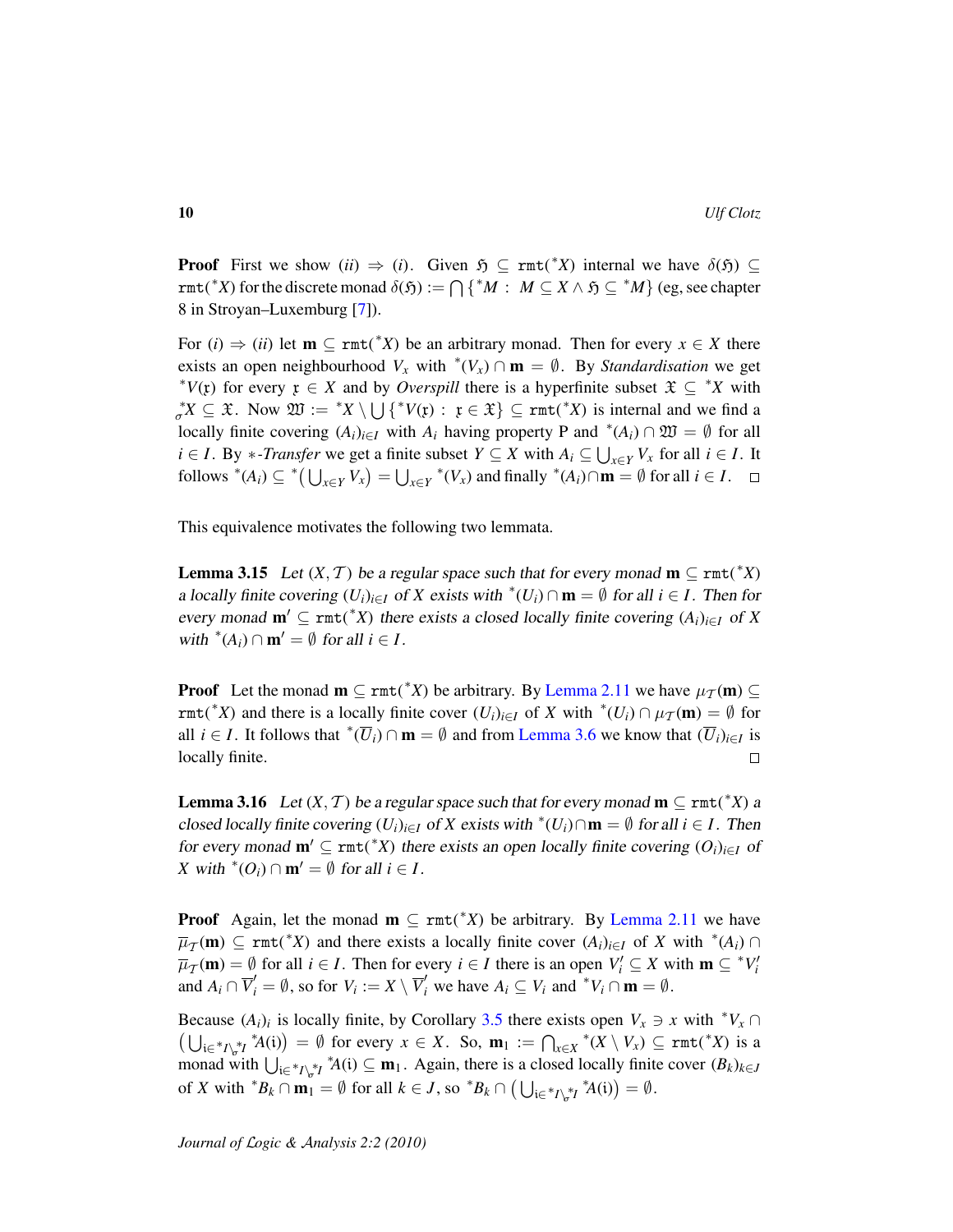Now we set  $O_i := X \setminus \bigcup \{B_k : B_k \cap A_i = \emptyset\}$  which is open by [Lemma 3.7.](#page-7-2) We prove local finiteness of  $(O_i)_i$  using [Lemma 3.2.](#page-5-0) So let  $\mathfrak{x} \in \text{ns}({}^*X)$  be arbitrary with  $\mathfrak{x} \in {}^*O(\mathfrak{i})$ . Then  $\mathfrak{x} \in {}^*B(\mathfrak{k})$  for  $\mathfrak{k} \in {}^*J$  implies  ${}^*B(\mathfrak{k}) \cap {}^*A(\mathfrak{i}) \neq \emptyset$ . So by [Lemma 3.2](#page-5-0) we have  $\mathfrak{k} \in \sigma^*$ *J* standard and therefore  $i \in {}^*I$  standard. Finally, if we set  $U_i := O_i \cap V_i$ , we get an open locally finite cover  $(U_i)_{i \in I}$  of X with  $^*U_i \cap \mathbf{m} = \emptyset$  for all  $i \in I$ .  $\Box$ 

Combining [Theorem 3.14,](#page-8-0) [Lemma 3.15](#page-9-0) and [Lemma 3.16,](#page-9-1) we get the following result. A standard version of this can be found as Theorem 2.3 in chapter VIII in Dugundji [\[3\]](#page-11-5).

<span id="page-10-0"></span>**Theorem 3.17** Let  $(X, \mathcal{T})$  be a regular space such that for every internal  $\mathfrak{H} \subseteq \text{rmt}({}^*X)$ there is a locally finite covering  $(U_i)_{i \in I}$  of  $X$  (the  $U_i$  being arbitrary) with  $^*(U_i) \cap \mathfrak{H} = \emptyset$ for all  $i \in I$ . Then *X* is paracompact.

We use this result to give a nonstandard proof of another well-known fact about paracompact spaces (eg, see [\[3,](#page-11-5) chapter VIII, Theorem 2.5]).

**Theorem 3.18** Let  $A = \bigcup_{k \in \mathbb{N}} A_k$  be a countable union of closed subsets  $A_k \subseteq X$  of the paracompact space  $(X, \mathcal{T})$ . Then  $(A, \mathcal{T}|_A)$  is paracompact as well.

**Proof** Let  $\mathfrak{H} \subseteq \text{rmt}^*(A)$  be internal. For every  $n \in \mathbb{N}$  we have  $\mathfrak{H}_n := \mathfrak{H} \cap {^*}A_n$  internal with  $\mathfrak{H}_n \subseteq \text{rmt}(\mathbb{A}_n) = \text{rmt}(\mathbb{A}_n) \cap \mathbb{A}_n$ , so there is an open locally finite covering  $(V(n, i))_{i \in I_n}$  of X with  $^*(V(n, i)) \cap \mathfrak{H}_n = \emptyset$  for all  $i \in I_n$ . Let  $W'_n := \bigcup_{i \in I_n} V(n, i)$ , then  $W_n := W'_n \setminus \bigcup_{k < n} W'_k$  and finally  $U(n, i) := V(n, i) \cap W'_n \cap A_n$ .

For  $\alpha \in \text{ns}(\mathbb{A})$ , say  $\alpha \in \mu_{\mathcal{T}|A}(\mathbb{A}a)$ , let  $n := \min \{k \in \mathbb{N} : a \in A_k\}$ , then we have  $\mathfrak{a} \in {}^*(W'_n)$ , so  $\mathfrak{a} \notin {}^*W(\mathfrak{m})$  for all  $\mathfrak{m} > *n$ . Therefore  $\mathfrak{n} \in {}^*N$  must be standard if  $a \in {}^*U(n, i)$  and then  $i \in {}^*I$  must be standard by  $a \in {}^*V(n, i)$ .

From this it follows that  $(U(n, i))_{(n,i)}$  is a locally finite covering of *A* with  $^*(U(n, i)) \cap$  $\mathfrak{H} = \emptyset$  for all  $n \in \mathbb{N}$  and all  $i \in I_n$ . An application of [Theorem 3.17](#page-10-0) now completes the proof.  $\Box$ 

## References

<span id="page-10-1"></span>[1] **UL Clotz**, *Untersuchungen einiger topologischer Sachverhalte und Konstruktionen in HST*, PhD thesis, Bergische Universität Wuppertal (2009) Available at [http://nbn-resolving.de/urn/resolver.pl?urn=urn86](http://nbn-resolving.de/urn/resolver.pl?urn=urn%3Anbn%3Ade%3Ahbz%3A468-20090586)